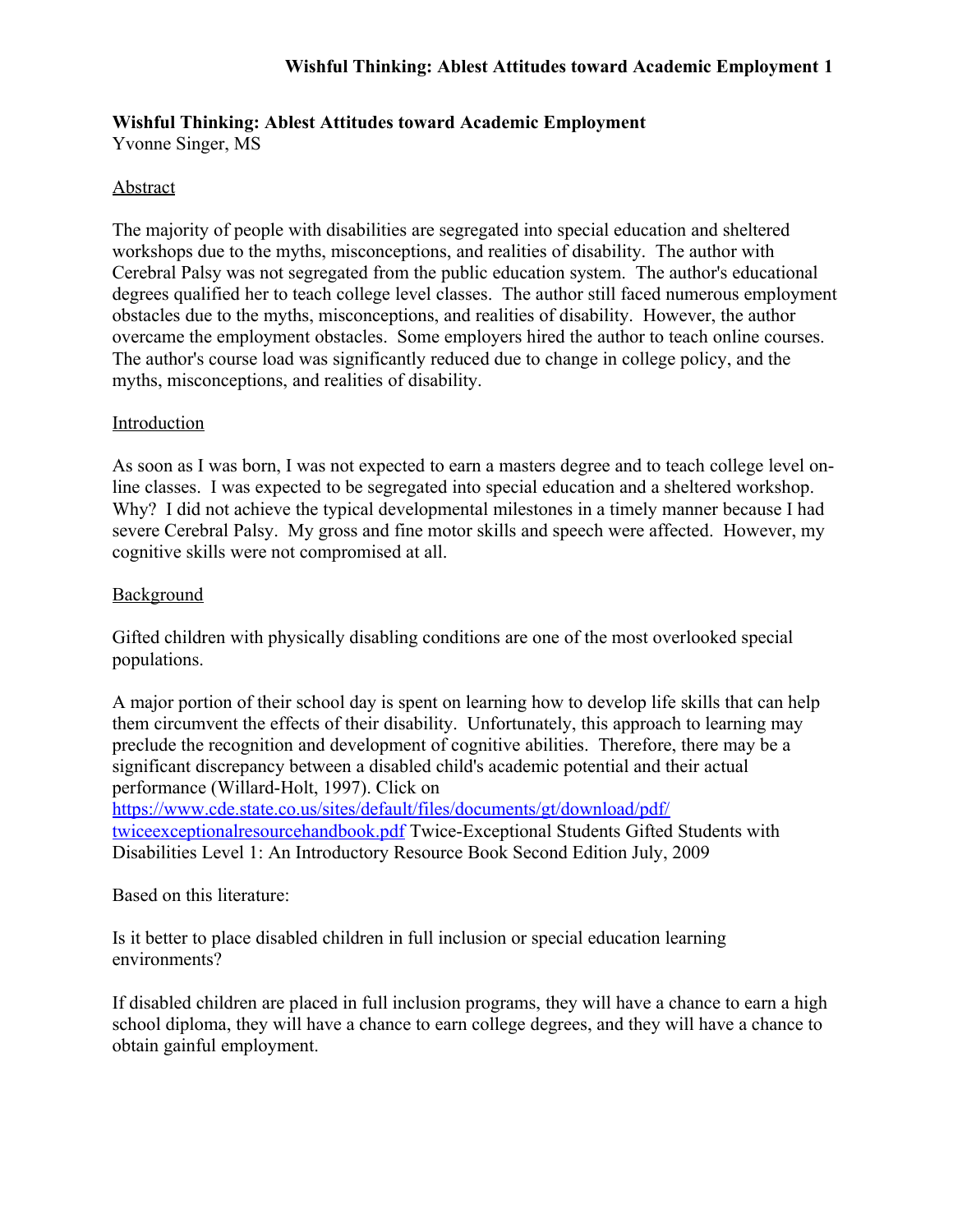If disabled children are placed in special education programs, they will not have a chance to earn a high school diploma, they will not have a chance to earn college degrees, and they will not have a chance to obtain gainful employment. Instead, these children will be forced to collect disability benefits and will not have the academic skills to become productive members of society.

## Watch the following video.

<http://www.youtube.com/watch?v=2MRiXYR6gwI> Jack Dorwart tells his story about disability benefits--Click and watch... "Jack Dorwart tells the story of his two disabled sons, and his mixed experience navigating the sometimes onerous and unfair system of disability benefits" (YouTube, Added: November 14, 2007).

According to the Michigan Community Service Commission Department of Health and Human Services web site (2018, 1), here are some myths, misconceptions, and realities of disability:

#### **4. Employees with disabilities have a higher absentee rate than employees without disabilities.**

False: Studies by firms such as DuPont show that employees with disabilities are not absent any more than employees without disabilities. In fact, these studies show that on the average, people with disabilities have better attendance rates than their non-disabled counterparts.

#### **5. It is important to place persons with disabilities in jobs where they will not fail.**

False: Everyone has the right to fail as well as to succeed. Be careful not to hold someone back from a position or a promotion because you think that there is a possibility that he or she might fail in the position. If this person is the best-qualified candidate, give them the same opportunity to try that you would give anyone else.

#### **6. People with disabilities are less likely to have accidents than other employees.**

True: Two studies, one conducted by the Bureau of Labor Statistics during the 1940's and a current study recently completed by the DuPont Company support the findings that workers with disabilities performed significantly higher than their counterparts without disabilities in the area of safety. These studies included people in professional, technical, managerial, operational, labor, clerical, and service areas. It evaluated individuals with orthopedic, vision, heart, health, and hearing disabilities. Conclusion: Workers with disabilities are often more aware, not less, of safety issues in the workplace.

### **7. Persons who are deaf make ideal employees for noisy work environments.**

False: Loud noises of a certain vibratory nature can cause further harm to the auditory system. Persons who are deaf should be hired for all jobs that they have the skills and talents to perform. No person with a disability should be prejudged regarding employment opportunities.

#### **8. Considerable expense is necessary to accommodate workers with disabilities.**

False: Most workers with disabilities require no special accommodations and the cost for those who do is minimal or much lower than many employers believe. Studies by the President's Committee's Job Accommodation Network have shown that 15 percent of accommodations cost nothing, 51 percent cost between \$1 and \$500, 12 percent cost between \$501 and \$1,000, and 22 percent cost more than \$1,000.

#### **11. Certain jobs are more suited to persons with disabilities.**

False: As with all people, certain jobs may be better suited to some than to others. While there are obvious bad job matches, such as someone who is blind and wants to be a bus driver or someone who is quadriplegic and wants to be a loader for a shipping company, be careful not to pigeon hole people in or out of certain occupations based on their disability. Just because you can only think of one way to do something does not mean that other ways do not exist that are equally effective.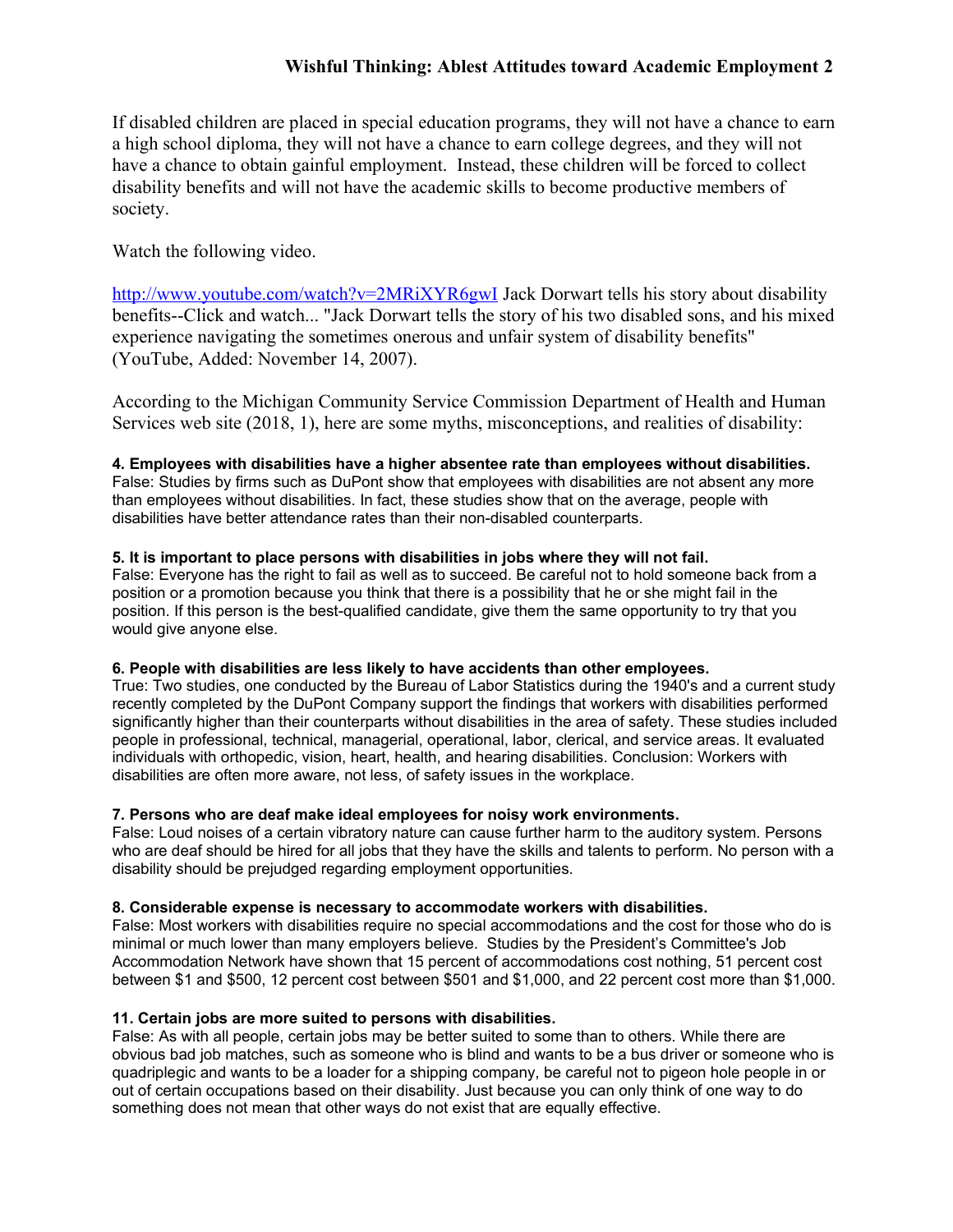#### **12. Most people with cerebral palsy are less intelligent than the general population.**

False: CP does not itself affect a person's intelligence. However, at times a person may have CP and another disability, such as a Developmental Disability that affects intellectual functioning.

#### **14. An employer's worker's compensation rates rise when they hire disabled workers.**

False: Insurance rates are based solely on the relative hazards of the operation and the organization's accident experience, not on whether workers have disabilities. A study conducted by the U.S. Chamber of Commerce and the National Association of Manufacturers showed that 90% of the 279 companies surveyed reported no effect on insurance costs as a result of hiring workers with disabilities.

#### **15. Persons with disabilities are unable to meet performance standards, thus making them a bad employment risk.**

False: In 1990, DuPont conducted a survey of 811 employees with disabilities and found 90 percent rated average or better in job performance compared to 95 percent for employees without disabilities. A similar 1981 DuPont study which involved 2,745 employees with disabilities found that 92 percent of employees with disabilities rated average or better in job performance compared to 90 percent of employees without disabilities. The 1981 study results were comparable to DuPont's 1973 job performance study.

#### **17. People who use wheelchairs cannot work in a fast-paced, high-pressure job.**

False: Ability to use a wheelchair is separate from ability to work quickly and to work under stress. Give the person ample room to maneuver their chair and let them go!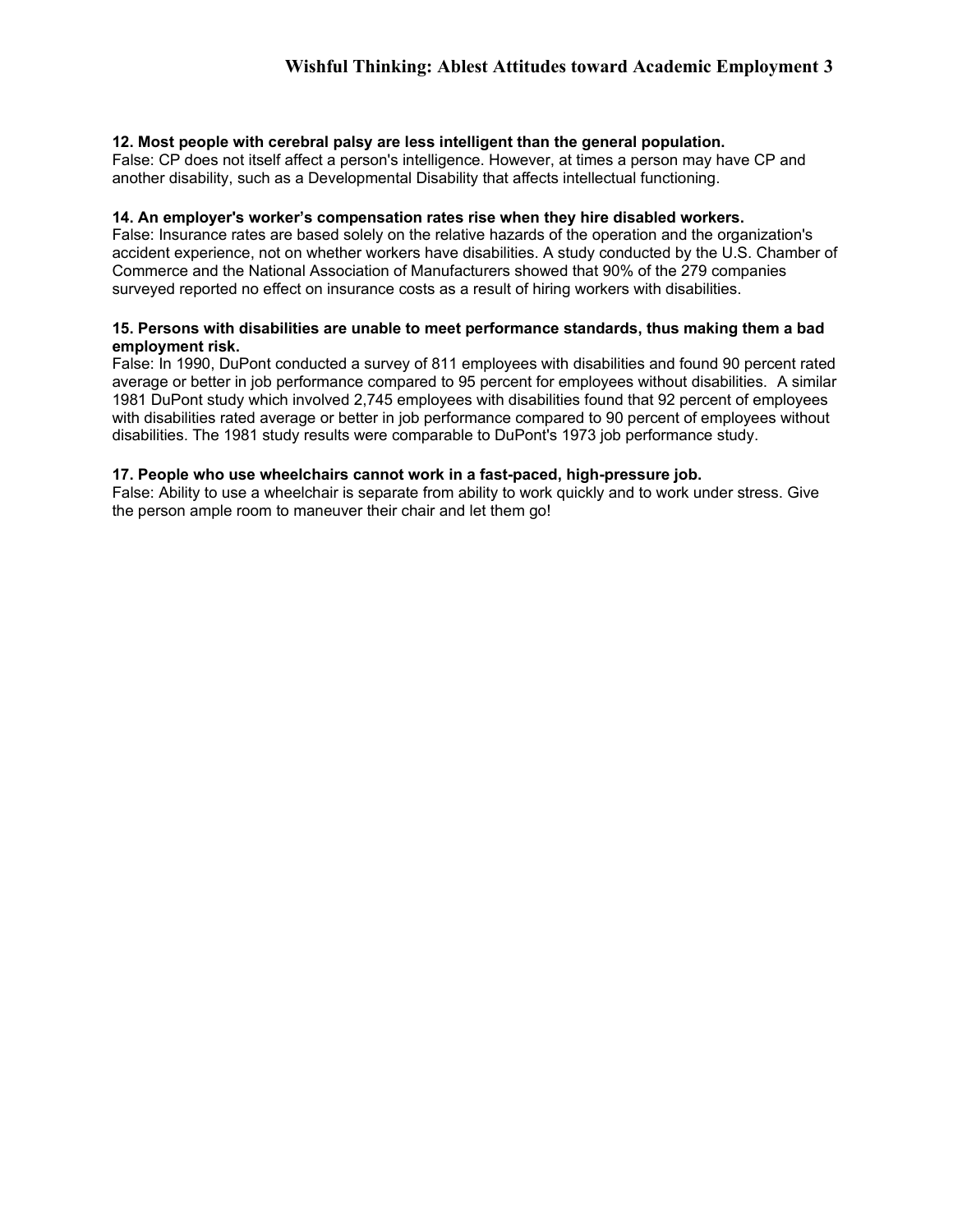## Personal Encounter

I have severe Cerebral Palsy. Similar to Dr. Stephen Hawking, my disability does not affect my cognitive skills. I was mainstreamed into public school at an early age. Being included in the general curriculum prepared me to earn a Masters in Psychology from Walden University. My Masters qualified me to teach college level courses. Initially, schools said that I was required to teach on-ground courses before teaching online classes. This was unacceptable because I could not teach traditional courses due to my physical limitations. After years of self advocacy, I taught online courses for three different community colleges. For five years, I taught five online classes. As a result, I have received countless outstanding recommendation letters from faculty and students. However, due to employers' misconceptions of disabilities, I am currently only teaching one online course. Colleges now claim full-time professors have ultimate priority over the adjunct professors to teach the online classes.

Here are screenshots of my Psychology of Persons with Disabilities online course.

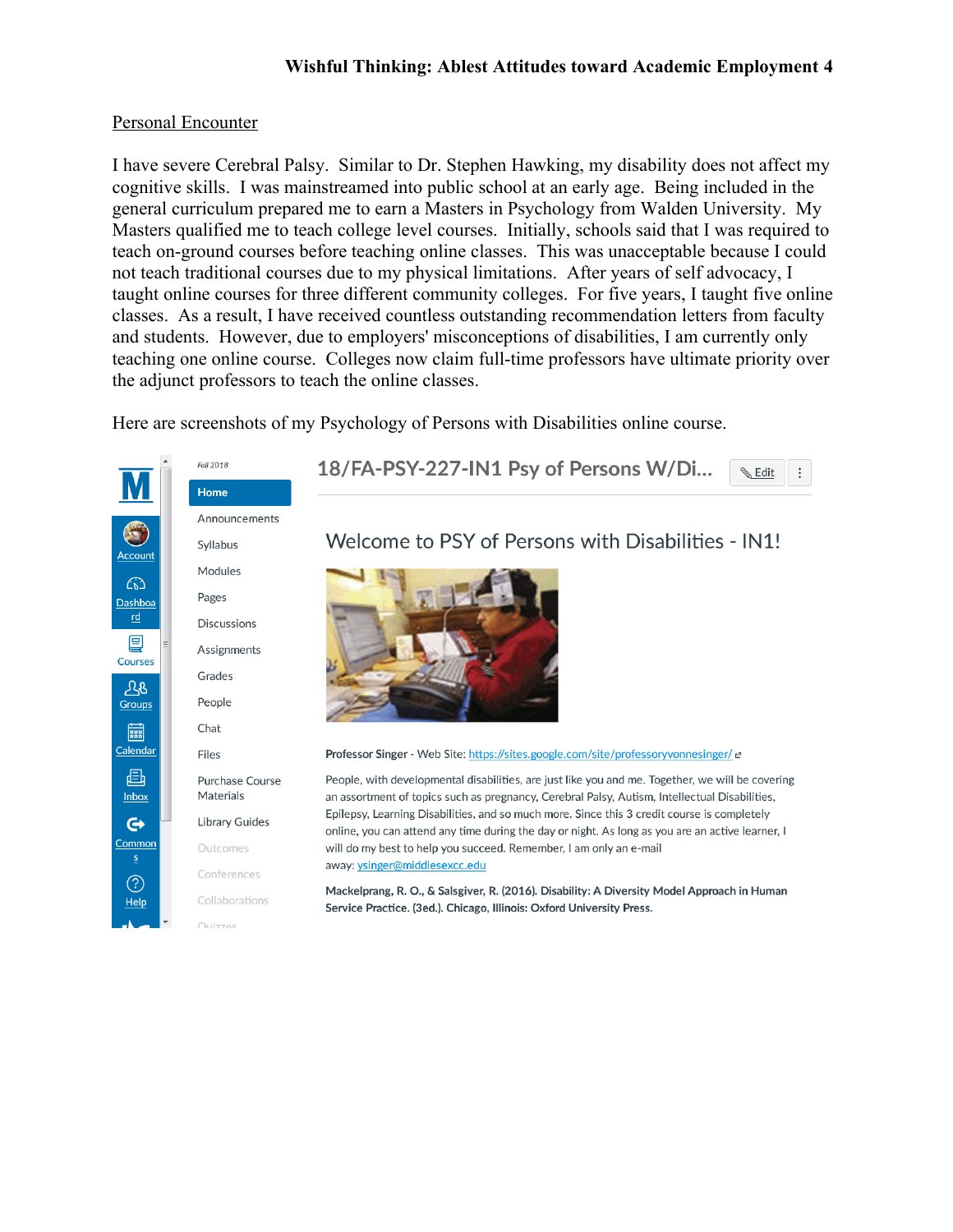

Announcements

Syllabus

Modules

**Discussions** 

Assignments

Pages

Grades

People

Chat

Files

Materials

Outcomes

Quizzes

Settings

Conferences

Collaborations

Purchase Course

**Library Guides** 

|   |    | $\frac{11}{11}$ $\bullet$ Week 1: The Meanings and History of Dis<br><b>Complete All Items</b><br>× | ┭                       | $\vdots$ |  |
|---|----|-----------------------------------------------------------------------------------------------------|-------------------------|----------|--|
| Ħ | 圕  | <b>Week 1 Information</b><br>View                                                                   | $\checkmark$            | $\vdots$ |  |
| Ħ |    | Lecture 1 - Meanings and History of Disability in Society<br>℗                                      | $\checkmark$            | $\vdots$ |  |
| Ħ | 圕  | What is a Disability Identity?                                                                      | $\checkmark$            | $\vdots$ |  |
| H | ◎  | The Culture of Disability - Pt I                                                                    |                         |          |  |
| Ħ | ℗  | The Culture of Disability - Pt. II                                                                  | $\overline{\mathsf{v}}$ | $\vdots$ |  |
| Ħ | 圕  | Name your Files                                                                                     | $\checkmark$            | ÷        |  |
| Ħ | B  | <b>Assignment 1</b><br>15 pts                                                                       | Ø                       | $\vdots$ |  |
| Ħ | ∉⊽ | <b>Discussion 1</b><br>15 pts                                                                       | Ø                       | ÷        |  |
| Ħ | B  | <b>Videos on Disability</b>                                                                         | $\bullet$               | ÷        |  |

 $\circledS$ Help

#### This is a graded discussion: 15 points possible

**C.** Moste 2. Human Douglanmant and Disabil.

#### Discussion 1

Suppose twin girls were born. One girl was born non-disabled. The other girl was born with severe Cerebral Palsy. Discuss what social / emotional problems the girl, with Cerebral Palsy, will have.

 $Gamma$   $\left|$   $\right|$   $\left|$   $\right|$   $\left|$   $\right|$   $\left|$   $\right|$   $\left|$   $\right|$   $\left|$   $\right|$   $\left|$   $\right|$   $\left|$   $\right|$   $\left|$   $\right|$   $\left|$   $\right|$   $\left|$   $\right|$   $\left|$   $\right|$   $\left|$   $\right|$   $\left|$   $\right|$   $\left|$   $\right|$   $\left|$   $\right|$   $\left|$   $\right|$   $\left|$   $\right|$ 

due -

#### What do you think about the videos?

These Two Brothers Made LeBron James Speechless ... Find Out Why e -- When cerebral palsy threatened to keep Cayden in a wheelchair, his big brother, Connor, stepped in and changed everything for him. Now they compete in triathlons as the best team around (faithit, n.d).

#### Art Honeyman &



-- Click and watch... Richard Pimentel talks about his relationship with Art e



and the night at the Pancake House (Uploaded on Jan 4, 2009).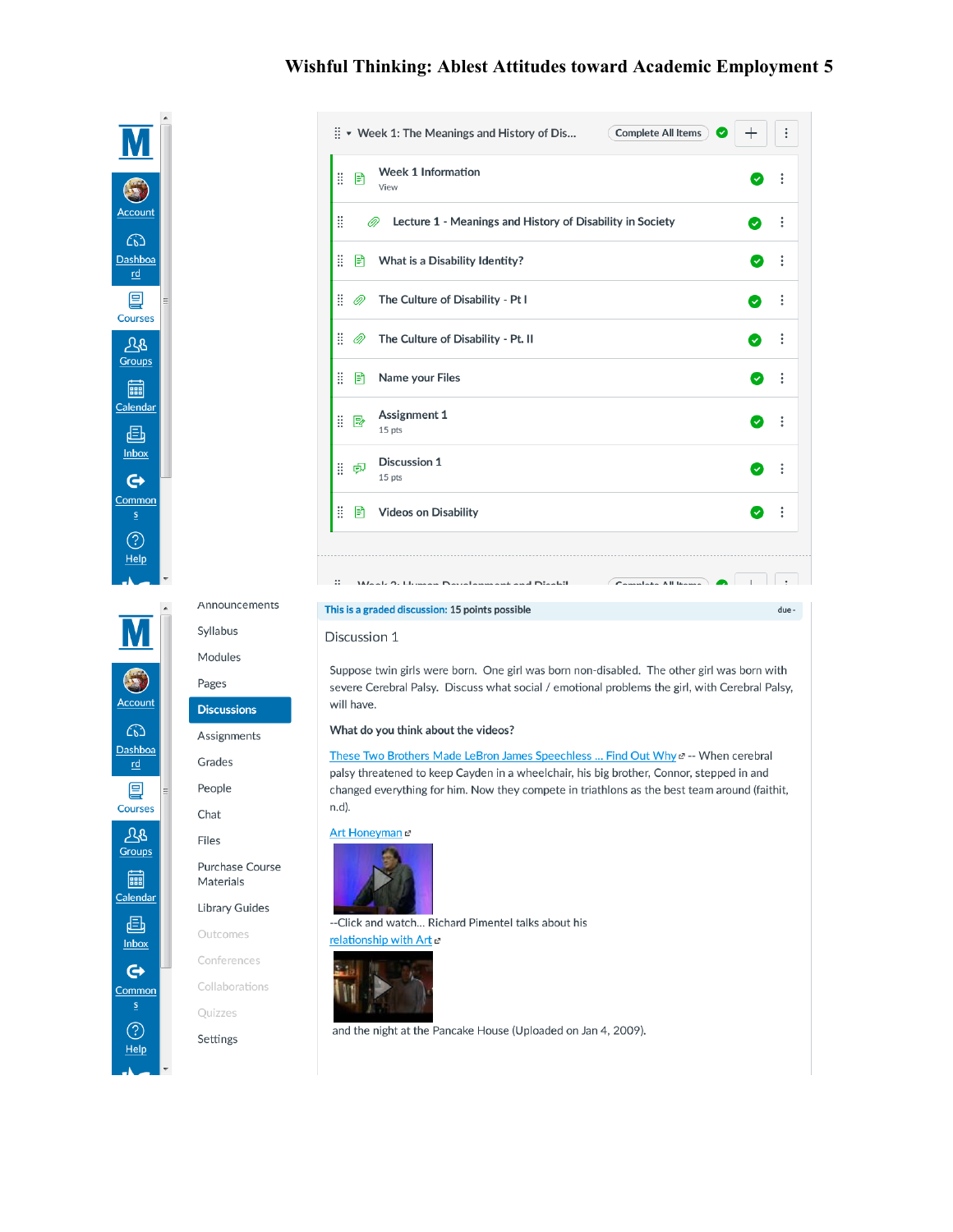Accoun ෬ Dashboa  $rd$ </u> 回 Courses  $AB$ Groups 翩 Calendar 屆 Inbox  $\mathbf{\Theta}$ Common  $\circledS$ Help



# $\left($ Account ෬ Dashboa  $rd$ 囯 Courses  $28$ Groups 匾 Calendar 屆 Inbox  $\mathbf{\Theta}$ Common ⑦ Help

| Announcements                       |  |  |  |  |  |
|-------------------------------------|--|--|--|--|--|
| Syllabus                            |  |  |  |  |  |
| Modules                             |  |  |  |  |  |
| Pages                               |  |  |  |  |  |
| <b>Discussions</b>                  |  |  |  |  |  |
| <b>Assignments</b>                  |  |  |  |  |  |
| Grades                              |  |  |  |  |  |
| People                              |  |  |  |  |  |
| Chat                                |  |  |  |  |  |
| <b>Files</b>                        |  |  |  |  |  |
| <b>Purchase Course</b><br>Materials |  |  |  |  |  |
| <b>Library Guides</b>               |  |  |  |  |  |
| Outcomes                            |  |  |  |  |  |
| Conferences                         |  |  |  |  |  |
| Collaborations                      |  |  |  |  |  |
| Quizzes                             |  |  |  |  |  |
|                                     |  |  |  |  |  |
|                                     |  |  |  |  |  |

Home

#### Assignment 1

You are required to answer the assignment questions in complete sentences. You are required to cite and reference sources in APA style.

Do you know anybody with a developmental disability? If you do, what are their unique personal characteristics? Do you have a developmental disability? Regardless of disability, what makes you unique?

Click to read http://archive.education.jhu.edu/PD/newhorizons/Exceptional%20Learners /Inclusion/General%20Information/Singer & Professor Singer's unique story.

Define and distinguish etiology, impairment, disability, handicap.

Do you think that children, with developmental disabilities, should have the opportunity to be mainstreamed / included into public schools? Find one scholarly article to support your answer. Also, summarize article.

To note the differences between scholarly and popular articles, click on http://help.library.ubc.ca/evaluating-and-citing-sources/scholarly-versus-popular-sources/ e .

Then, place the article's http://www.library.cornell.edu/newhelp/res\_strategy/citing/apa.html citation and reference in APA format. For examples, click on http://writing.wisc.edu /Handbook/DocAPAReferences.html e AMERICAN PSYCHOLOGICAL ASSOCIATION (APA) FORMAT and http://www.csus.edu/indiv/s/stonerm/apa%20crib%20sheet.pdf & Research Style Crib Sheet.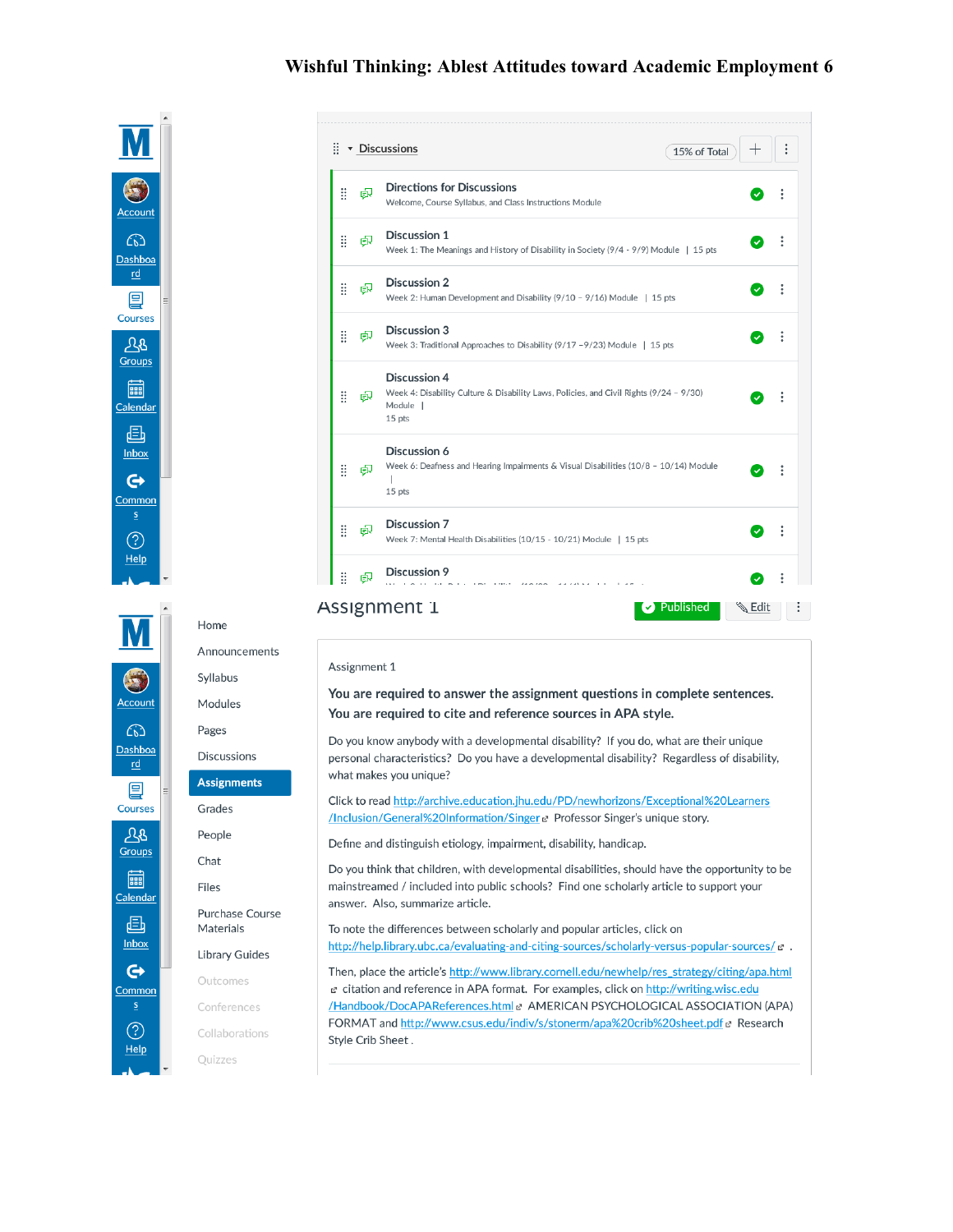|                              |                                     | $18$ /FA-PSY-227-IN1 > Assignments                                                                                                             |
|------------------------------|-------------------------------------|------------------------------------------------------------------------------------------------------------------------------------------------|
| <b>Account</b>               | Fall 2018<br>Home                   | $+$ Assignment<br>$+$ Group<br>Search for Assignment<br>÷                                                                                      |
| $\bigcirc$<br><b>Dashboa</b> | Announcements                       | $\vdots$ <b>Assignments</b><br>$\vdots$<br>$^+$<br>15% of Total                                                                                |
| rd<br>冒                      | Syllabus<br>Modules                 | <b>Directions for Assignments</b><br>III<br>國<br>Welcome, Course Syllabus, and Class Instructions Module                                       |
| <b>Courses</b><br>$\Delta$ 8 | Pages<br><b>Discussions</b>         | Assignment 1<br>Ħ<br>國<br>V<br>Week 1: The Meanings and History of Disability in Society (9/4 - 9/9) Module   15 pts                           |
| <b>Groups</b><br>匾           | <b>Assignments</b><br>Grades        | <b>Assignment 2</b><br>Ħ<br>國<br>$\checkmark$<br>Week 2: Human Development and Disability (9/10 - 9/16) Module   15 pts                        |
| Calendar<br>画                | People                              | Assignment 3<br>m<br>國<br>$\bullet$<br>Week 3: Traditional Approaches to Disability (9/17 -9/23) Module   15 pts                               |
| Inbox<br>$\mathbf{\Theta}$   | Chat<br><b>Files</b>                | Assignment 4<br>Week 4: Disability Culture & Disability Laws, Policies, and Civil Rights (9/24 - 9/30)<br>Ħ<br>垦<br>$\bullet$                  |
| Common<br>$\overline{S}$     | <b>Purchase Course</b><br>Materials | Module  <br>15 pts                                                                                                                             |
| ි<br><b>Help</b>             | <b>Library Guides</b><br>Outcomes   | <b>Assignment 5</b><br>Ħ<br>垦<br>$\checkmark$<br>Week 5: Mobility Disabilities & Developmental Disabilities (10/1 - 10/7) Module  <br>$15$ pts |

# **Conclusion**

Regardless of my disability, I am well qualified to teach on-line courses. Schools should welcome diversity into their classrooms. Unlike non-disabled professors, students would benefit from my knowledge and life experiences.